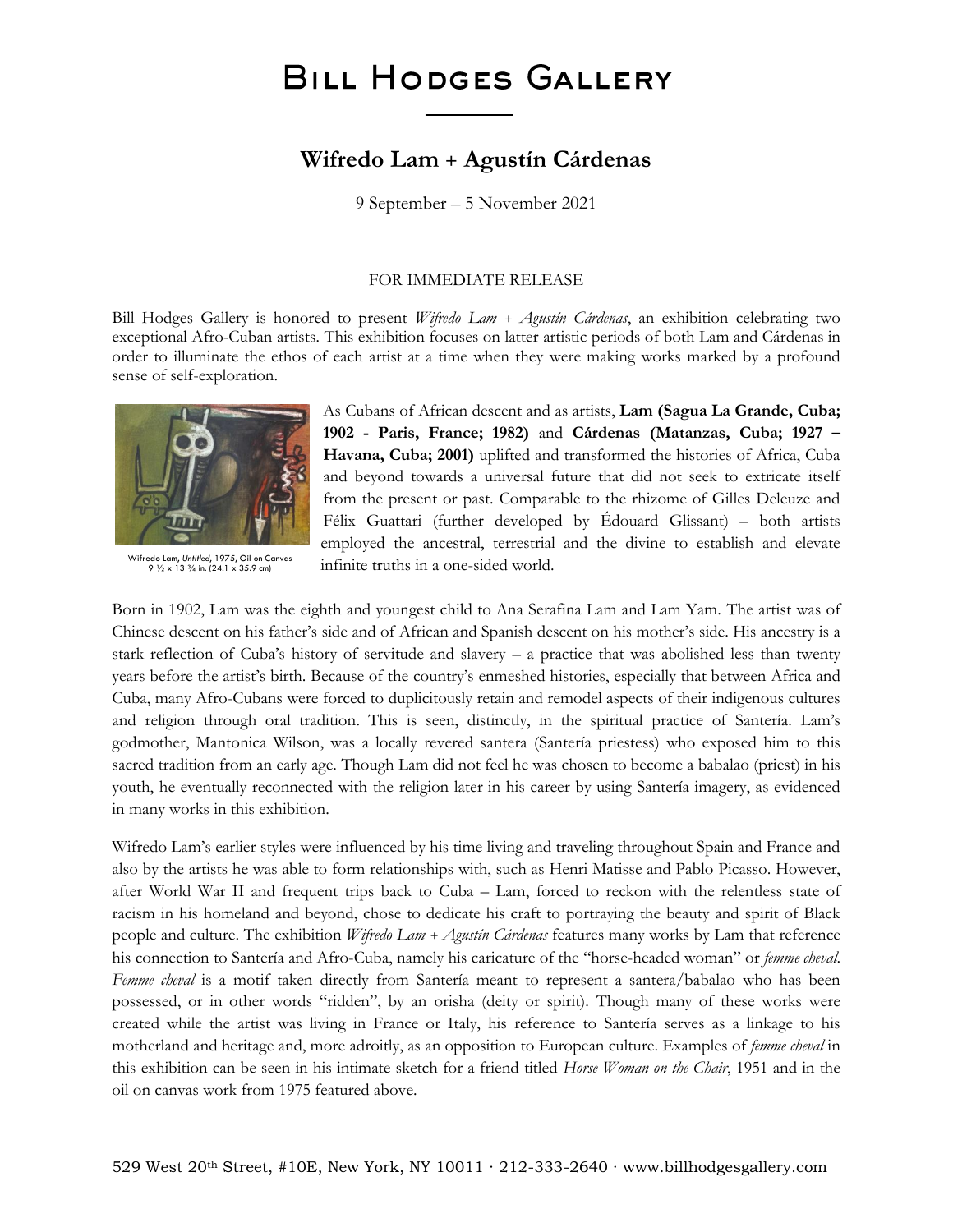## BILL HODGES GALLERY

Though Wifredo Lam and Agustin Cárdenas attended the same prestigious art school in Havana, Cuba; were the most prominent Afro-Cuban visual artists in Europe of the 20<sup>th</sup> century and were both heralded in the Surrealist movement, most notably by the movement's founder André Breton – there was a significant age difference between the two men that likely prevented much imbrication. Cárdenas was born some 170 kilometers away and 25 years after Lam in 1927, Matanzas, Cuba. Matanzas is the heart of Afro-Cuban culture and was a port town during the island's slave-driven sugar economy. Cárdenas was the descendant of Congolese and Senegalese slaves and often referenced and explored his African parentage through his medium. From 1943 to 1949, Cárdenas studied under celebrated Cuban sculptor Juan José Sicre at Escuela Nacional de Bellas Artes, San Alejandro in Havana and left for Paris, where he would eventually settle for most of his life, in 1955. In Paris, he was embraced and befriended by artists like Constantin Brâncuşi, Salvador Dalí and most notably by André Breton, who later organized Cárdenas' second solo exhibition at Galerie de la Cour d'Ingres in 1959 (Cárdenas' first solo exhibition was at the Palacio de Bellas Artes in Havana in 1955).

Cárdenas' style is generally characterized by his transformation of dense, rough natural materials into biomorphic forms. Without ever being overtly figurative or sensual, Cárdenas' sculptures straddled the line between carnal familiarity and alien prurience. Cárdenas' oeuvre is typically divided into three distinct periods: the first being his totem period (1951-1964) that marked his transition from Cuba to Paris and an exploration of African art. These totem works were inspired by the Dogon totems of West Africa (more specifically modern-day Mali and Burkina Faso) and can be seen in the ten foot tall sculpture *Elle*, 1964 featured in this exhibition as well as in the undated ink wash on paper pictured to the right.



Agustín Cárdenas, *Untitled,* Ink Wash on Paper 31 x 22 ½ in. (78.7 x 57.2 cm)

Works from Cárdenas' second distinct period, which lasted from 1965-1982, can also be seen in this exhibition. This era is marked by Cárdenas creating sculptures out of marble that he would mine in Carrara, Italy like the work *Tête*, 1965 featured in this exhibition. *Tête* is a prime example of Cárdenas' talent for using familiar, corporeal shapes and repurposing them for abstraction – siphoning away their earthly connotation and leaving only the fundamental beauty of form.

We are also fortunate to be able to share a number of Cárdenas' works on paper as they provide incredible insight into his process and also the bounds of his imagination. The 1973 work on paper featured in this exhibition is simple in form and lacks dimension but still embodies Cárdenas' loose interpretation of and adherence to shape while the work on paper *Sculpture Project*, 1978 also featured in this exhibition, shows the beauty and limitlessness of sculpture freed from the reins of physics and proportion.

----